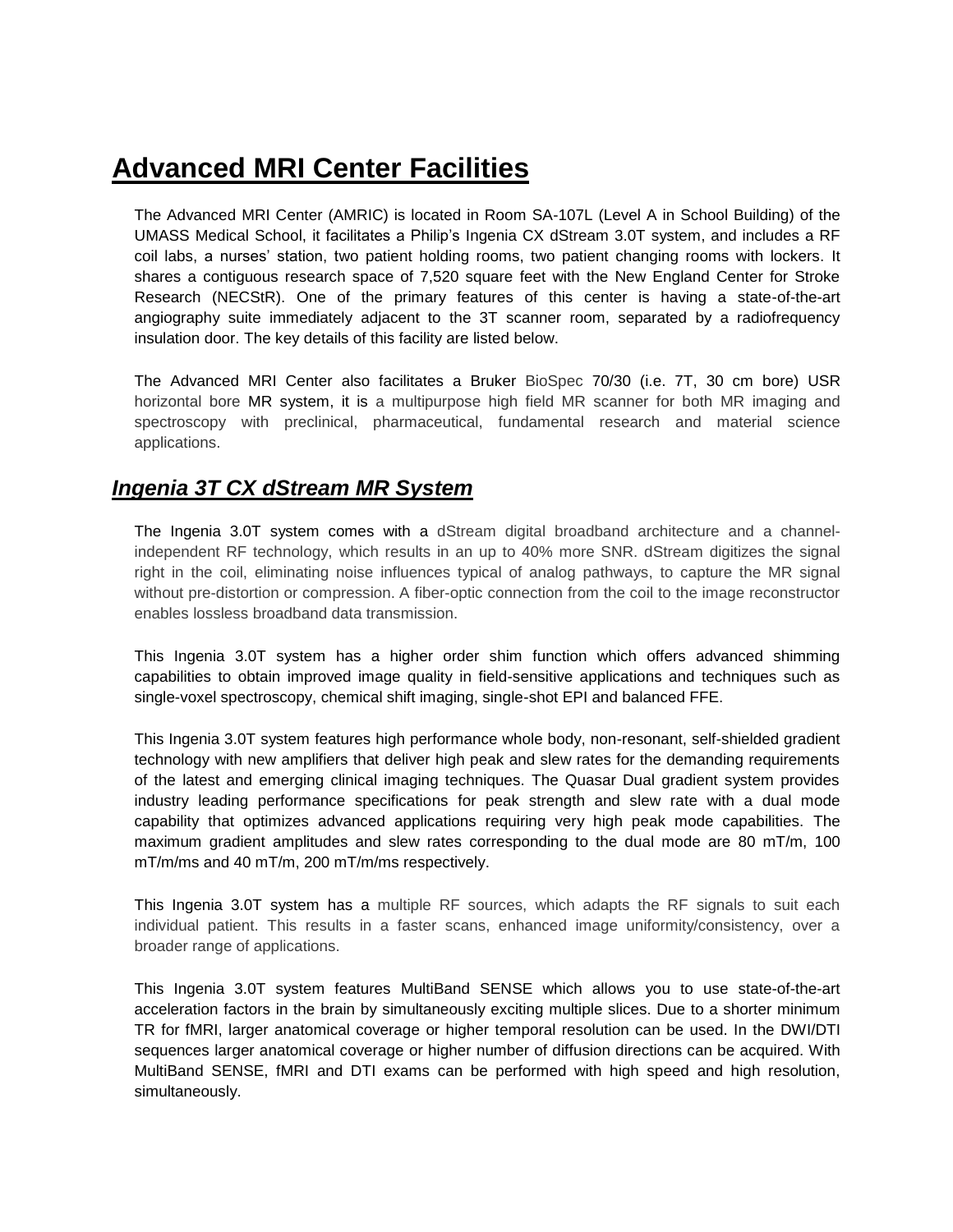This Ingenia 3.0T system is equipped with a Multi-nuclear spectroscopy (MNS) system, which provide the ability to perform 13C, 31P, 7Li, 23Na, 19F and other nuclei spectroscopy and imaging. The multiple RF amplifiers in this system includes two 18 kW solid-state 1H channel narrowband amplifier and one 4 kW broadband (10-130 MHz) Multi-nuclear amplifier.

This Ingenia 3.0T system has a bore diameter of 60 cm and provides a full-size 50 cm field-of-view.

### **Coils**

As a dStream digital broadband architecture is applied in Ingenia 3.0T system, the system provides a full range of clinical solutions with two types of coils:

- Integrated coils combine to provide solutions for multiple applications
- Dedicated coils optimize imaging for a single application

FlexStream is hinged upon the unique FlexCoverage Posterior coil below the thin table top that provides neck-to-toe coverage without the need for any manual coil removal or patient repositioning. The FlexCoverage Posterior coil simply combines with other unique dS coils to enable imagining with fewer coils and reduce concerns for coil positioning and patient setup. These unique dS coils include:

- **dS TotalSpine 3.0T coil**, which provides an integrated coil solution for total spine related imaging. It includes the FlexCoverage Posterior and Base coil with 90 cm coverage, using 44 channels maximum.
- **dS HeadSpine 3.0T coil**, which provides an integrated coil solution for head and total neuro related imaging. It includes the Head coil combined with the FlexCoverage Posterior and Base coil with 30 cm coverage, using 15 channels maximum (Head) or 90 cm coverage, using 51 channels maximum (Total Neuro)
- **dS HeadNeckSpine 3.0T coil**, which provides an integrated coil solution for head, neck and total neuro related imaging. It includes the HeadNeck coil combined with the FlexCoverage Posterior and Base coil with 45 cm coverage, using 20 channels maximum (Head-Neck) or 90 cm coverage, using 52 channels maximum (Total Neuro)
- **ds Flex M 3.0T coil**, which provides an integrated coil solution for general-purpose imaging. It includes two medium-sized flexible general-purpose coils combined with the FlexCoverage Posterior with 15 cm coverage, using a maximum of 6 channels
- **dS Torso 3.0T coil**, which provides an integrated coil solution for body and peripheral vascular related imaging. It includes the FlexCoverage Anterior coil combined with the FlexCoverage Posterior coil with 60 cm coverage using a maximum of 32 channels

In addition to the T/R quad body coil available with the scanner, a wide range of dedicated, anatomyspecific coils are available:

• **dS Head 32ch 3.0T coil**: The coil is a 32-channel coil designed for advanced neuro applications including fMRI, Spectroscopy, Angiography. It is also designed to facilitate EEG studiers. The coil includes both front and rear facing mirrors for visual stimuli and movie projection.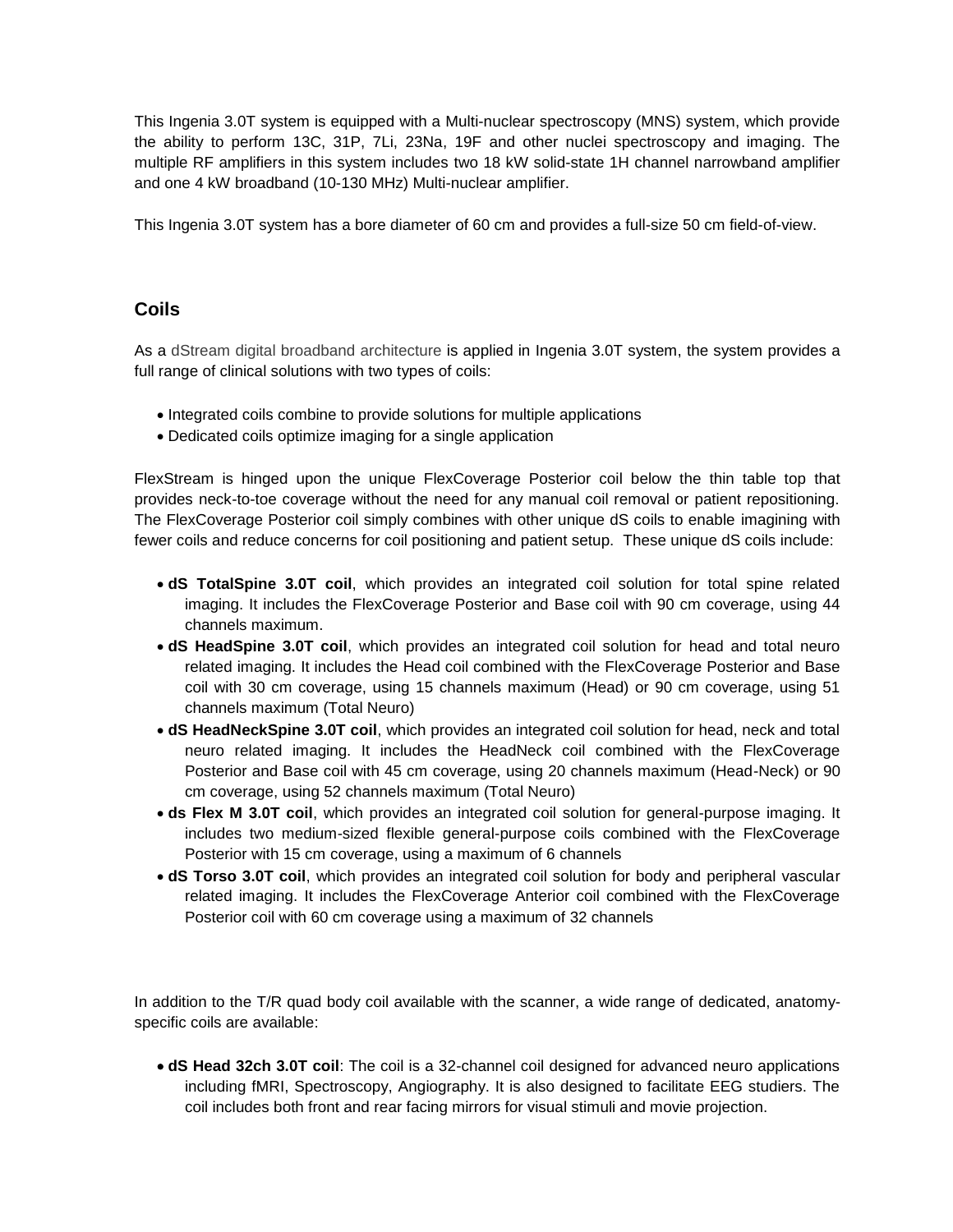- **dS Knee 16ch 3.0T coil**: The coil is designed for ultra-high SNR imaging over an extended field of view of the knee and other extremities. The T/R design gives lower RF deposition and short RF pulses for increased speed and SNR. Two overlapping rings of eight elements extend the coverage area and minimize the need for precise positioning. dS-SENSE enhanced parallel imaging can be selected in all directions. The coil has a 20 cm coverage using a maximum of 16 channels.
- **dS SmallExtr 8ch 3.0T coil**: This semi-flexible coil is designed for imaging of elbows, hands and small knees. The coil has an inner diameter of 20 cm to match the size of the small extremities using a maximum of 8 channels.
- **31P T/R head coil from Clinical MR Solutions:** Volume 31P T/R coil covering head.
- **7Li T/R head coil from Clinical MR Solutions:** Volume 7Li T/R coil covering head.
- **Other custom-made coils for small animals:** Different size volume 1H and other nuclei T/R coils are also available for small animal studies.

### **fMRI Stimulus Delivery System**

A fully integrated fMRI stimulus delivery system from MRA (Model: fMRI-0502-STD1; MRA; Washington, PA, USA; [http://www.mra1.com/\)](http://www.mra1.com/) and Presentation (Neurobehavioral Systems, Inc; Albany, CA, USA; [http://www.neurobs.com/\)](http://www.neurobs.com/) is available for both clinical and research. The MRA complete system includes the fMRI stimulus delivery console, Windows computer system, patient response hand switches, video projection into the MRI bore, and MRI compatible patient headphones.

Presentation is the world's most popular experimental control software for neuroscience, is a stimulus delivery and experimental control program. It runs on PC, and delivers auditory, visual and multimodal stimuli with sub-millisecond temporal precision. Presentation is powerful enough to handle almost any behavioral, psychological or physiological experiment using fMRI, ERP, MEG, psychophysics, eye movements, single neuron recording, reaction time measures, other performance measures, and more.

### **MRI Compatible Goggle Set**

MediGoggle Adult Research Set (Cambridge Research Systems Ltd, England; [http://www.crsltd.com/\)](http://www.crsltd.com/) has interchangeable prescriptive goggles suitable for use in MRI and fMRI environments. It is fully MRI compatible with no metallic components and an easy 'click' lens system -6 to +6 dioptre lens sets in 0.5 dioptre increments.

### **MRI Compatible Eye Tracking System**

The SR Research Eyelink 1000 is the most powerful eye tracker on the market, customized for compatibility with the MRI environment (SR Research Ltd, Ontario, Canada; [http://www.sr](http://www.sr-research.com/)[research.com/\)](http://www.sr-research.com/). The system is capable of completely remote eye tracking at 500 Hz with an average accuracy of 0.5º. The Eyelink 100 integrates with the Philips Ingenia 3.0T system in real time through propietary SR Research Experiment Builder© software.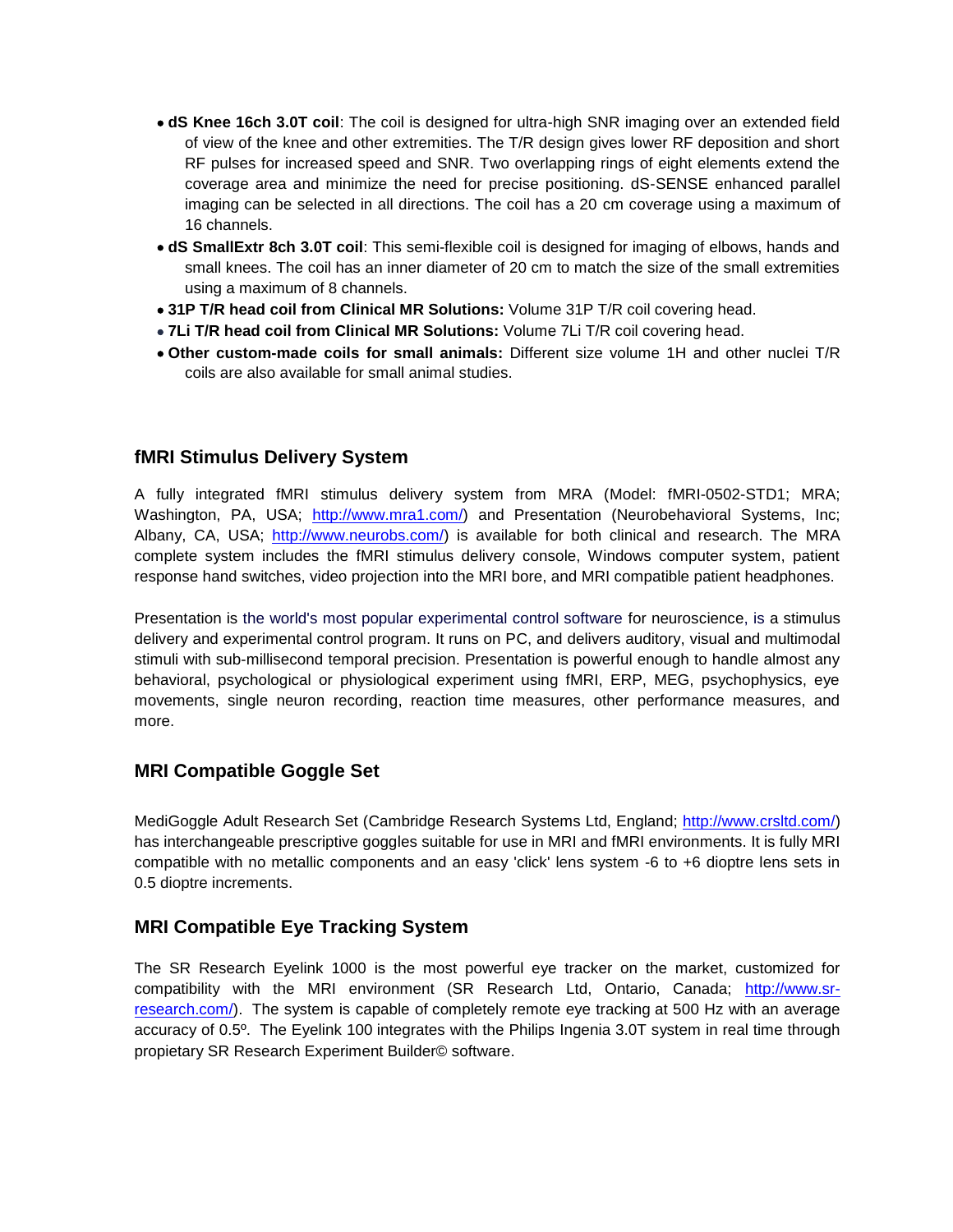# **MRI Compatible Insert Earphones for fMRI Research**

The S14 insert earphones [\(http://www.sens.com/products/model-s14/\)](http://www.sens.com/products/model-s14/) provide high-quality acoustic stimulus delivery while attenuating scanner noise. They are small enough to fit within any head coil, and can be covered with circumaural muffs for added protection if the coil allows.

# **In Vivo Physiological monitoring system and Injection system**

Medrad Veris 8600 MR Vital Signs Monitor (Model: 8600; S/N: 023426; Medrad, Inc; Warrendale, PA, USA; http://www.medrad.com/) is available to monitor patients while they are undergoing an MR exam. It interprets and displays physiologic data as waveforms and numeric information which include ECG, NIBP, SpO2, CO2, respiration, temperature, O2, anesthetic gases, and IBP.

Medrad Spectris Solaris EP MR Injection System (Model: 3010890; System Serial #: 20080; Medrad, Inc; Warrendale, PA, USA; http://www.medrad.com/) is available to offer the flexibility to meet the demands of complex contrast enhanced procedures.

### **In Vivo Physiological monitoring system for large animal research**

The LifeWindow LW8 Lite is a multi-parameter large animal monitor with an intuitive 8.4 inch touch screen user interface. It interprets and displays physiologic data as waveforms and numeric information which include ECG, NIBP, SpO2, CO2. All vital sign measurements are saved in an MS Excel and PDF spreadsheets that can be easily transferred to any practice management software via networking or a USB drive. All reports and EKGs can be printed either to a standard printer, to a PDF document, or to an optional strip chart printer.

### **Small Animal Monitoring and Gating System**

Small animal monitoring and gating system is from SAII (Model: 1025; SA Instruments, Inc; Stony Brook, NY, USA; http://www.i4sa.com/). SAII's monitoring and gating systems are compatible with MR imaging systems. Sensors measure ECG, respiration, temperature, pressure including invasive blood pressure, oxygen saturation and end-tidal CO2 in sedated mice, rats and other small animals undergoing imaging research.

The system provides continuous monitoring of animal physiologic status while generating gate signals to synchronize scanner data acquisition with cardiac and respiratory motion. MR-compatible heater and ventilator options are available to control the temperature and ventilation of mice and rats during MR or other imaging procedures.

# **MR Compatible Anesthesia Delivery System**

MR compatible anesthesia delivery system (VetEquip, Inc; Pleasanton, CA, USA) is available to deliver anesthesia gas while the animal is undergoing an MR exam.

# *Bruker BioSpec 70/30 MR system*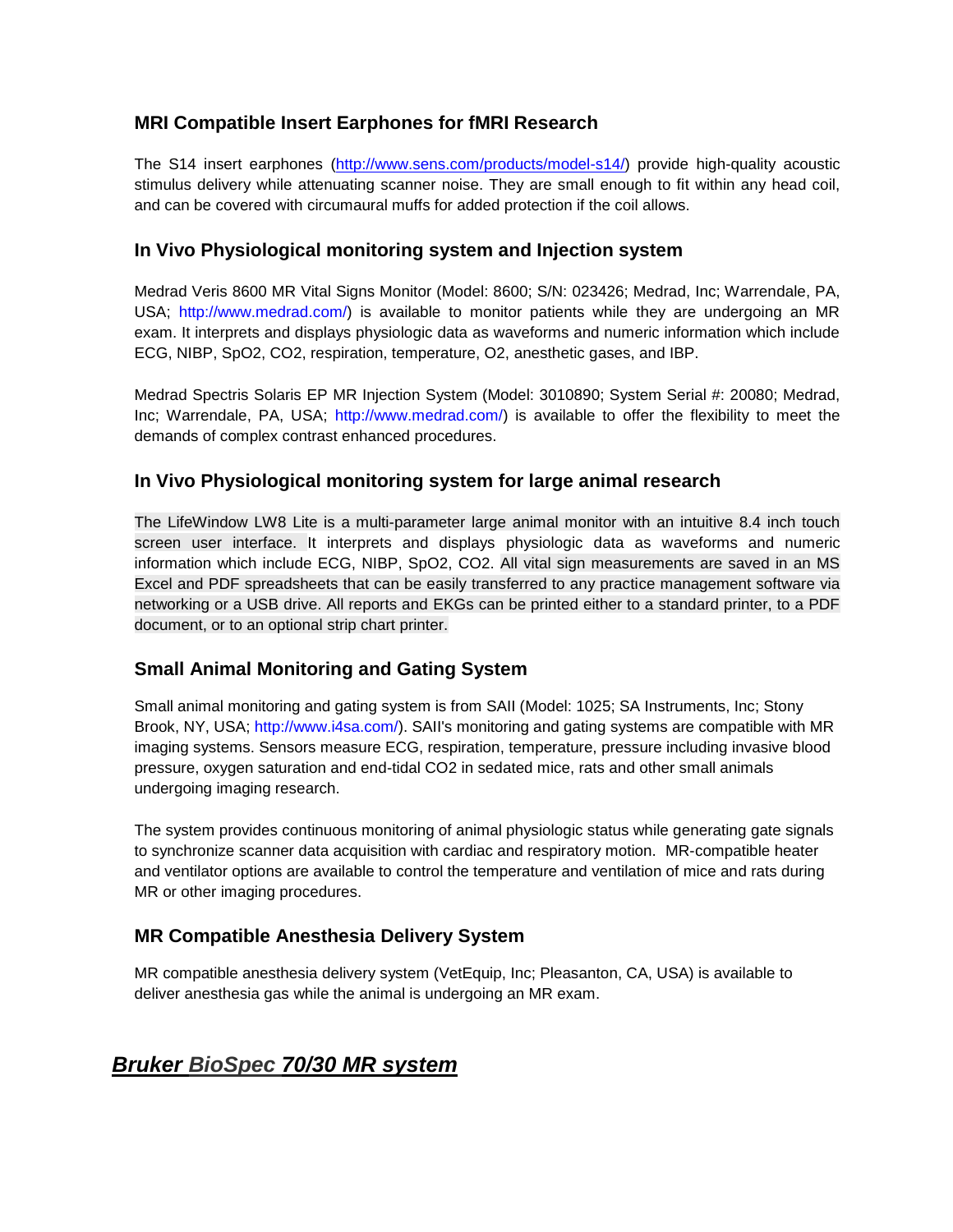The BioSpec 70/30 MRI scanner is a multipurpose system for high-resolution MR spectroscopy and imaging. It operates at 7 Tesla, and has a bore diameter of 30 cm. The system is equipped with an actively shielded high performance gradient with integrated high order shim coil set (B-GA12S HP), capable of generating maximum gradient amplitude of 660 mT/m, maximum linear slew rate of 4570 T/m/s, and optimal field homogeneity.

RF-coils are the interface to the sample and have a major impact on quality, acquisition time, and workflow. BioSpec 70/30 MRI scanner comes with a series of application-optimized RF-coils for head, brain, cardio, abdomen, spine, and arterial spin labeling, as well as RF-coils for non-proton applications for mice and rats. With the power to conduct limitless imaging applications, BioSpec opens a whole new world of applications:

- Angiography flow contrast and flow analysis of the velocity of each voxel for glioblastoma and aneurysm studies
- Cardiology investigation of cardiac strain, ejection fraction, and septum defects, using triggered sequences or Bruker's patented IntraGate for navigator based retrospective gating
- Diffusion visualization of disturbed pathology, such as in multiple sclerosis, epilepsy, and stroke tumors
- fMRI insight into the brain's function;
- Molecular MRI imaging at the cellular level
- Perfusion with and without CA for tumor- detection, -neoangiogenesis, and -vascularization, and disruption of the blood brain barrier
- Spectroscopy quantification of metabolic disorders and long-term changes in metabolic processes
- Multi-Nuclei MRI such as 19F, 31P and 13C

### **1H RF coils**

### **1H Volume RF coils**

- L**arge Volume Coil (**154 mm): Volume RF coil designed for investigations on animals with body weights of up to 3 kg.
- **Transmit/Receive Volume Coil for Mice and Rats (86 mm):** This volume coil is optimized for cross coil setups, i.e. for use as transmit RF coil in combination with receive-only surface coils and arrays. The coil can also be used as receive volume coil. Small rodents up to 650 g body weight can be examined.
- **Rat Head / Mouse Body Volume Coil (40 mm):** Volume RF coil designed for investigations of the rat head or mouse body.
- **Mouse Head Volume Coil (23 mm):** Volume RF coil designed for investigations of the mouse head.

### **1H Surface coils**

• **Multi-Purpose Planar Surface Coil (30 mm): 1**H single loop receive-only surface coil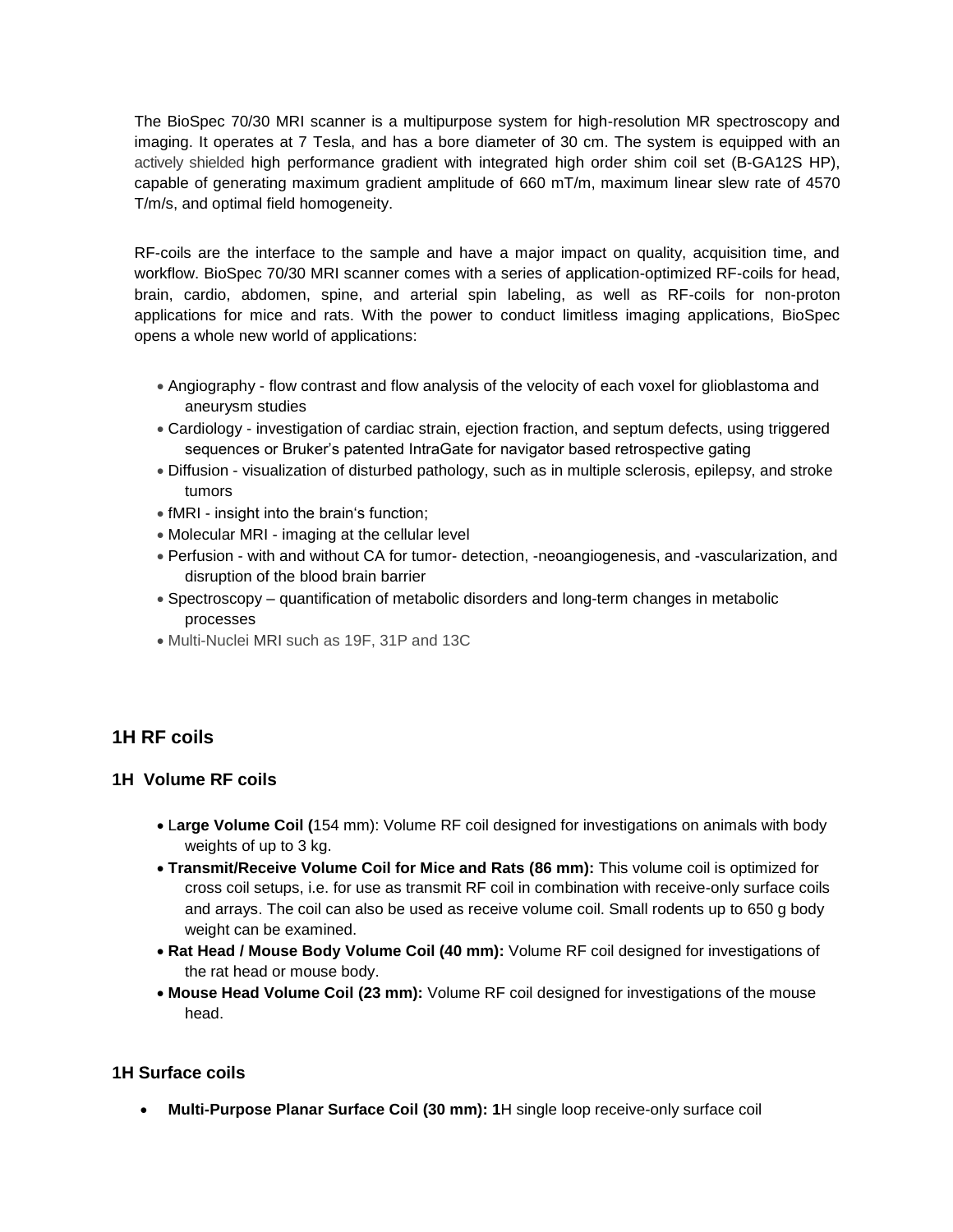- **Multi-Purpose Planar Surface Coil (20 mm): 1**H single loop receive-only surface coil
- **Multi-Purpose Planar Surface Coil (10 mm): 1**H single loop receive-only surface coil

**Arterial Spin Labeling Coil for Rats:** ASL labeling coil for rats, integrated in a rat Tip of the split animal cradle setup. The coil instrumentation includes: 1H transmit and receive coil with active coil detuning; Coil optimized for arterial spin labeling of rat carotids; Integrated into a split animal cradle rat Tip; Coil position adjustable within the rat Tip

### **Multinuclear RF coils**

- **1H/19F Rat Head / Mouse Body Volume Coil (40 mm):** Double resonant volume RF coil designed for 19F-nuclei investigations of the rat head or mouse body.
- **1H/13C Transmit/Receive Surface Coil (20 mm):** Double tuned surface coil for local 13C-nuclei signal excitation and detection.
- **1H/31P Transmit/Receive Surface Coil (20 mm):** Double tuned surface coil for local 31P-nuclei signal excitation and detection.

# *Electronic shop*

The AMRIC houses an electronic shop that is used to construct RF coils and animal cradles needed for our MR studies. The shop contains a Philips PM 3355 oscilloscope (S/N: 9444 033 55000; Philips, Holland), Network analyzer (Agilent 8713B), Morris 405NV+ RF Sweeper (Model: 405NV+; Morris Instruments Inc; Ottawa, ON, Canada), Function generator, DC power supply, stores of variable and fixed capacitors, soldering equipment, a drill press, band saw and hand tools, etc. need to construct the requisite RF hardware.

# *Computer facilities*

Each laboratory member has an on-line late-model PC. The computers are networked locally via PC client protocol. Xerox WorkCenter 7535 is available for copy, fax, print and scan. The UMMS Help Desk provides computer-aided assistance for software and hardware problems. Additionally, AMRIC maintains license to MatLab (Mathworks, Natick MA).

# *Other resources*

### **Animal Facilities and Services**

The University of Massachusetts has animal facilities consisting of over 93,000 gross sq. ft., in seven different sites, all fully AAALAC-accredited. The main animal housing area is located on the lower level of the University across the corridor from the AMRIC. The new LRB animal facility is a complete barrier facility and includes a mouse Transgenics Core Facility. A system of suites containing animal research labs and procedure rooms